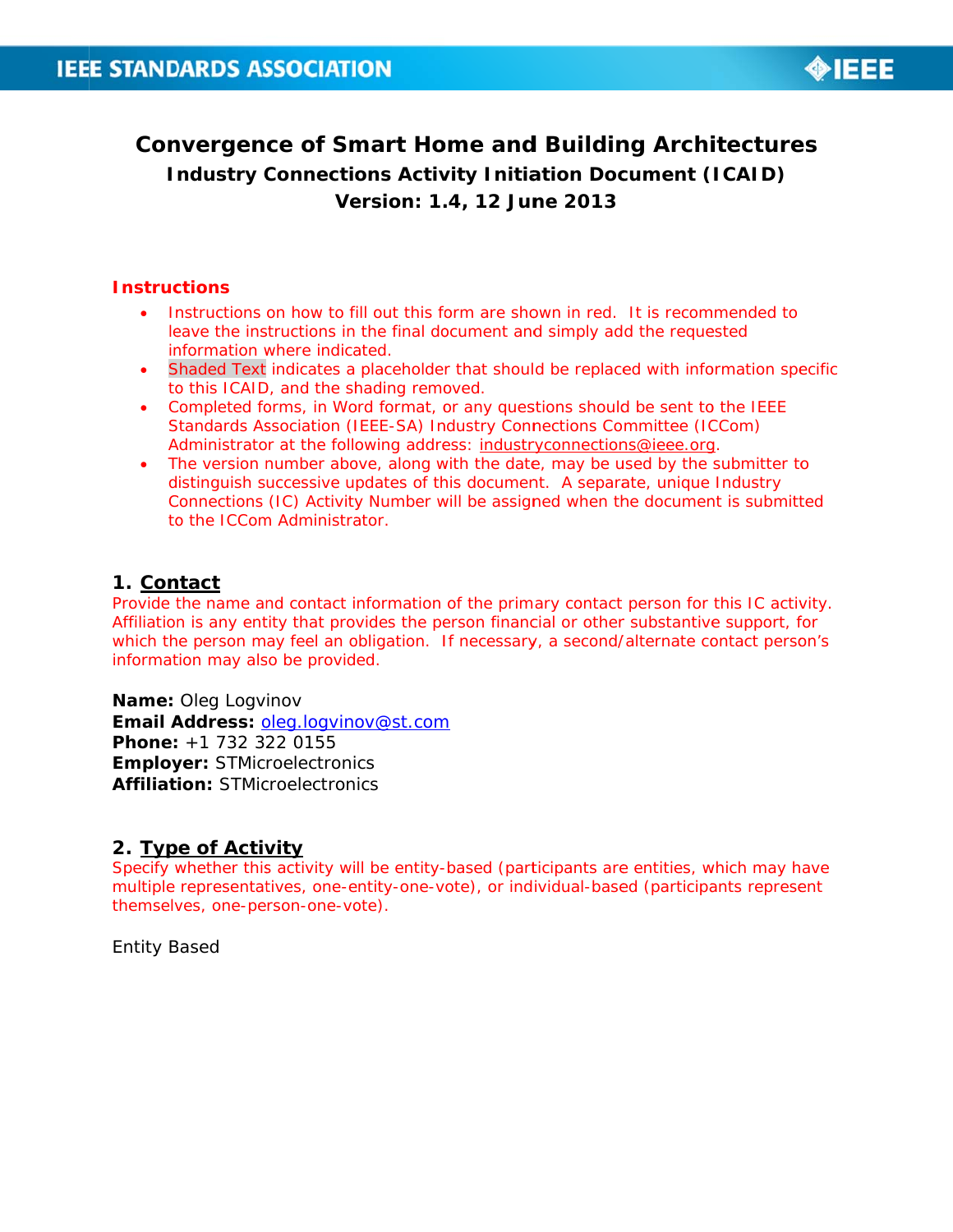## **3. Purpose**

#### **3.1. Motivation and Goal**

Briefly explain the context and motivation for starting this IC activity, and the overall purpose or goal to be accomplished.

This IEEE Standards Association Industry Connections activity is related to prestandardization efforts in the domain of Convergence of Smart Home and Building Architectures. One of the motivations for this activity is the fact that there are striking similarities among the architectures of the Smart Home and Building environments as described from various points of view including Electric Vehicle (EV), Home or Building Energy Management, Infotainment, etc. But a gap exists for interworking among these various domains. We are experiencing the unification of user interfaces through our TV and Smart Phones/Tablets, but an effort is needed to enable a seamless experience spanning multiple domains. There is also a question of secure separation of data belonging to various domains (ehealth, energy management, utility, EV, infotainment, vehicle diagnostics, etc.). These security/privacy requirements are likely to drive future architectures, adding another dimension to the inter-domain interworking. Interoperability with existing building automation and control systems is another dimension.

The domains to be addressed by this work include:

- 1. Comfort (ehealth, ambient assisted living, infotainment, light, temperature, air quality, etc.),
- 2. Security, Privacy, Safety and Access Control,
- 3. Fire Safety,
- 4. Energy Management (Disciplines such as heat, cold, steam, fossil energy sources, electricity, DHW (domestic hot water) and all equipment for washing, drying as well as the kitchen. Also "renewables" which includes PV (photovoltaics), solar collectors and gray water management),
- 5. Maintenance and diagnostics.

The interworking among multiple application domains has a potential of driving the following benefits:

- Increased granularity, visibility and awareness,
- Increased level of usability,
- Simplified interaction from the operator point of view,
- Better coordination among multiple application domains at the M2M level,
- Platform for virtual aggregation of multiple homes and buildings,
- Semantic operability among applications,
- Reduced implementation risks,
- Enables new business models.

#### **3.2. Related Work**

Provide a brief comparison of this activity to existing, related efforts or standards of which you are aware (industry associations, consortia, standardization activities, etc.).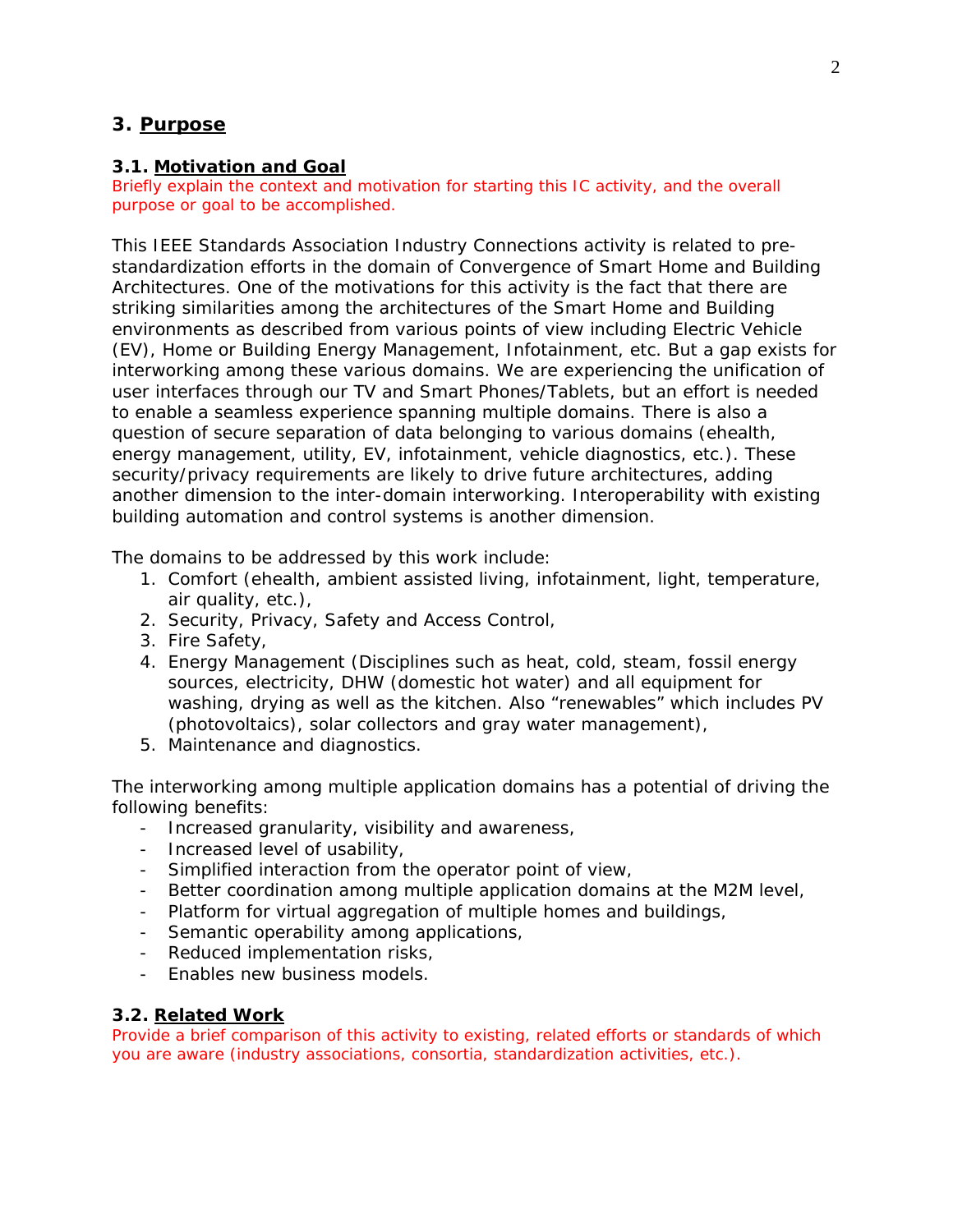There are many bodies addressing this area from the industry specific point of view. Examples of such work include:

- Home Gateway Initiative (HGI, www.homegatewayinitiative.org)
- Artemis IoE (www.artemis-ioe.eu)
- ISO/IEC 15118
- DKE committee 716, 1711 and other groups
- CEN/TC 247 Building Automation and Controls: Draft WI to develop "smart building" standard – focus "commercial buildings"
- RASSA
- ETSI OneM2M and M2M
- CEN/CENELEC ETSI Smart Grid Coordination Group
- CEN/CENELEC SSCC-CG
- ITU-T Smart Grid Focus Group (JCA, SG, HN), ITU-T SG-13 and ITU-T SG-16
- Open Geospatial Consortium
- $\cdot$  IPSO

There is no known dedicated standardization activity that addresses the convergence of these multiple domains.

## **3.3. Potential Markets Served**

Indicate the main beneficiaries of this work, and what the potential impact might be.

The main beneficiaries of this activity would be end users, owners, and operators, and of course manufacturers of products for the Smart Home and Building market. Service Providers, Utilities, and EV manufactures would benefit as well.

## **4. Estimated Timeframe**

Indicate approximately how long you expect this activity might take to achieve its proposed results (e.g., number of weeks/months/years). Also indicate when you expect this activity to be reviewed by ICCom for completion or possible extension (maximum two years).

## **Expected Completion/Review Date:** April 2015

## **5. Proposed Deliverables**

Outline the anticipated deliverables and output from this IC activity, such as documents, proposals for standards, conferences and workshops, databases, computer code, etc., and indicate the expected timeframe for each.

- Workshops and roundtables providing a platform for industry collaboration
- Recommendations that are applicable for new and existing dwellings
- Elaborate and define requirements for a method to allow for functional levels (flexible integration of different disciplines and functional levels among disciplines)
- Analysis of standardization gaps
- White papers related to the gap analysis and Smart Home and Building architectures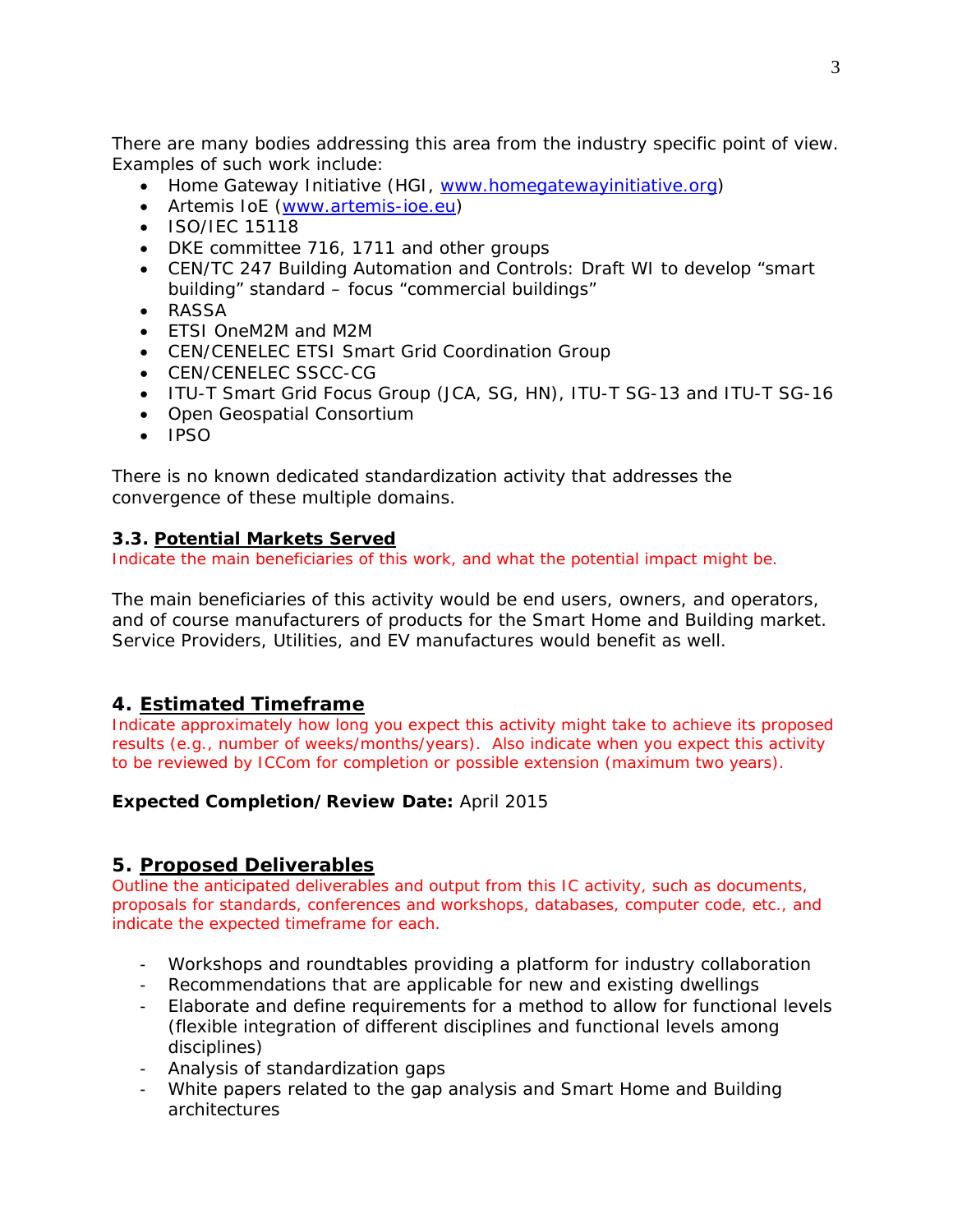- Potential Project Authorization Request (PAR) proposals for potential IEEE **Standards** 

The deliverables are intended to be complementary to existing activities on IoT, electric mobility (http://www.gartner.com/it-glossary/electro-mobility-e-mobility), and IoE.

## **6. Funding Requirements**

Outline any contracted services or other expenses that are currently anticipated, beyond the basic support services provided to all IC activities. Indicate how those funds are expected to be obtained (e.g., through participant fees, sponsorships, government or other grants, etc.). Activities needing substantial funding may require additional reviews and approvals beyond ICCom.

Entity members will be asked to make modest financial contributions to support the work of the activity when necessary. The funds will be utilized to organize workshops, roundtables, and meetings.

## **7. Management and Procedures**

#### **7.1. IEEE Sponsoring Committee**

Indicate whether an IEEE sponsoring committee of some form (e.g., an IEEE Standards Sponsor) has agreed to oversee this activity and its procedures.

#### **Has an IEEE sponsoring committee agreed to oversee this activity?:** Yes

If yes, indicate the sponsoring committee's name and its chair's contact information, and skip the remaining parts of this section (skip 7.2 and 7.3, below).

**Sponsoring Committee Name:** Corporate Advisory Group (CAG)

**Chair's Name:** Dennis Brophy **Chair's Email Address:** dennis\_brophy@mentor.com **Chair's Phone:** +1 503 685 0893

#### **7.2. Activity Management**

If no IEEE sponsoring committee has been identified in 7.1 above, indicate how this activity will manage itself on a day-to-day basis (e.g., executive committee, officers, etc).

This Industry Connections Activity will be self-governed by an Executive Committee and the Activity Members.

#### **7.3. Procedures**

If no IEEE sponsoring committee has been identified in 7.1 above, indicate what documented procedures will be used to guide the initial operations of this activity (e.g., the *Industry Connections Activity Baseline Procedures*).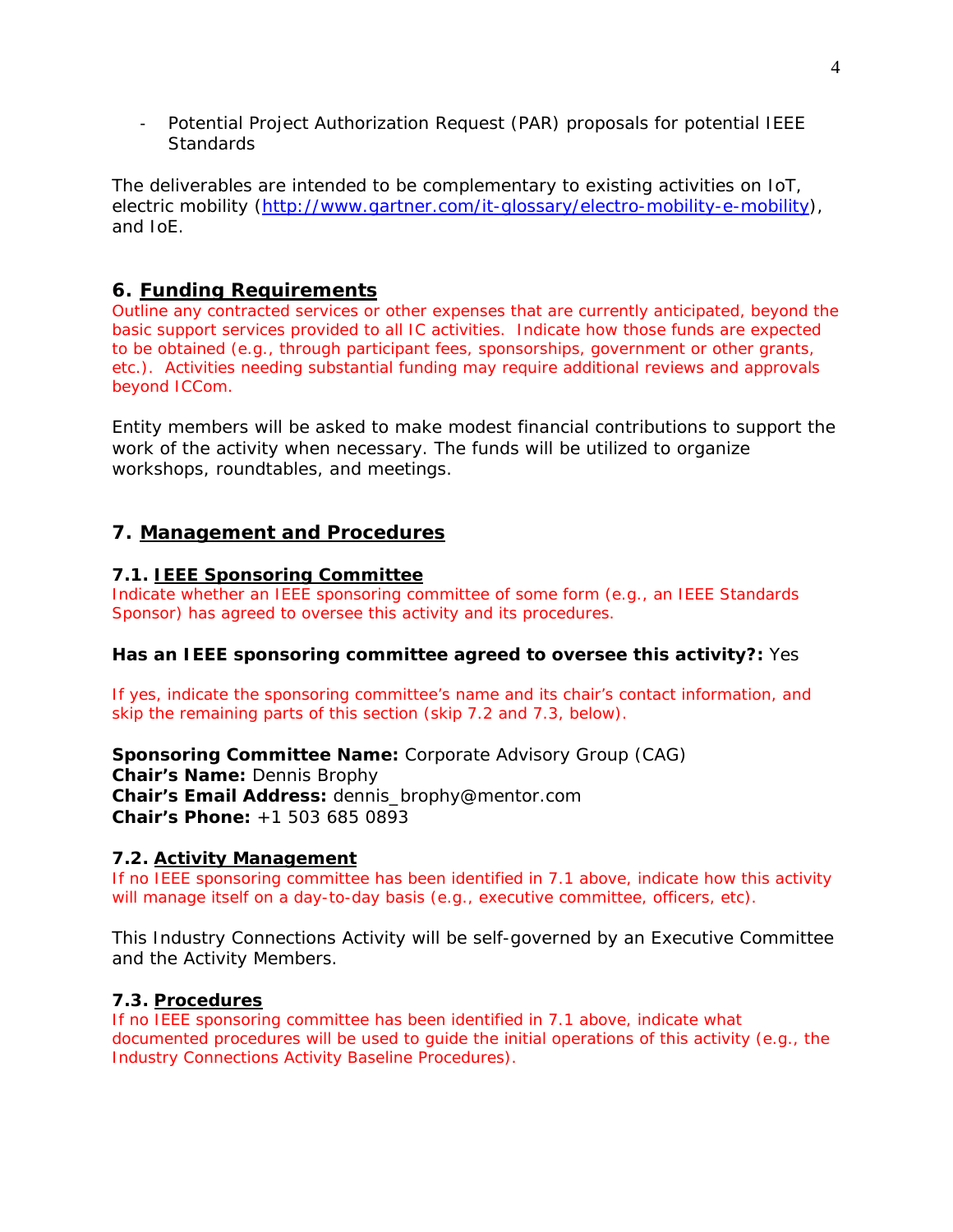A set of policies and procedures, based on the ICCom Industry Connections Entity-Based Policies and Procedures baseline, will be developed and used.

## **8. Participants**

#### **8.1. Stakeholder Communities**

Indicate the stakeholder communities (the types of companies or other entities, or the different groups of individuals) that are expected to be interested in this IC activity, and will be invited to participate.

Examples of stakeholders include:

- Manufacturers of Electrical Vehicles and Electric Chargers, Settop Boxes and Home Gateways, Electric Meters, Appliances, Renewable Energy and Storage Systems, Building Automation and Control Systems such as Home Energy Management/Building Energy Management systems,
- Service, Application, and (local or cloud) Platform Providers,
- Semiconductor companies, University and Educational Institutions performing research in relevant areas.

#### **8.2. Expected Number of Participants**

Indicate the approximate number of entities or individuals expected to be actively involved in this activity.

20-25 entities are expected to participate in the initial phase of the activity. It is likely that this activity would grow to fifty members.

## **8.3. Initial Participants**

Provide a list of the entities or individuals that will be participating from the outset. It is recommended there be at least three initial participants for an entity-based activity, or five initial participants (each with a different affiliation) for an individual-based activity.

| Entity                    | <b>Primary Contact</b>       | <b>Additional</b>          |  |
|---------------------------|------------------------------|----------------------------|--|
|                           |                              | <b>Representatives</b>     |  |
| Infineon                  | Andrea Carletti              | Reiner John                |  |
|                           | Andrea.carletti@infineon.com | Reiner.John@infineon.com   |  |
|                           |                              | Rainer Matischek           |  |
|                           |                              | Rainer.matischek@infineon. |  |
|                           |                              | com                        |  |
| <b>Siemens</b>            | Johannes Reinschke           | Randolf Mock               |  |
|                           | Johannes.Reinschke@siemens.c | Randolf.Mock@siemens.com   |  |
|                           | om                           |                            |  |
| <b>STMicroelectronics</b> | Oleg Logvinov                |                            |  |
|                           | oleg.logvinov@st.com         |                            |  |
| Lantig                    | Peter Caldera                | Sascha Dern                |  |
|                           | Peter.Caldera@lantiq.com     | sascha.dern@lantiq.com     |  |
|                           |                              | Olaf Wachendorf            |  |

Use the following table for an entity-based activity: